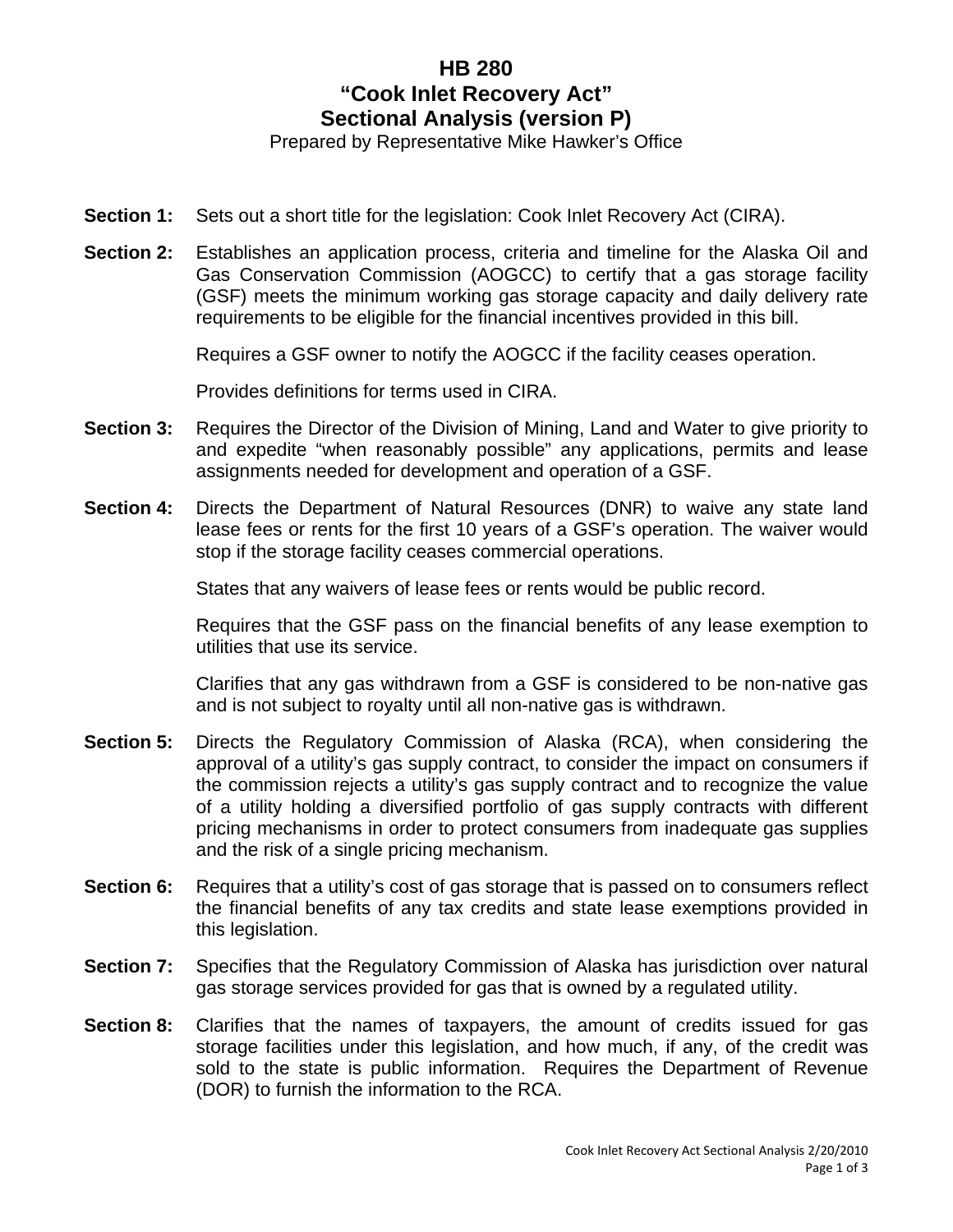- **Section 9:** Establishes a credit against corporate income taxes of \$1.50 per thousand cubic feet of new gas storage capacity opened in Alaska during 2011-2015. The credit is limited to \$30 million per GSF. This section sets out minimum capacity and deliverability requirements to qualify for the credit, including that the GSF must be available for use by regulated utilities and, if utilizing state land, must be in compliance with its DNR storage lease. The credit can be transferred or sold to another taxpayer, or sold to the state at full value if the owner does not have enough taxable income to fully utilize the credit.
- **Section 10:** Sunsets on Jan. 1, 2011, the rule that limits how certain tax credits arising from activity in Cook Inlet or from producing gas for in-state use are used. This would allow a Cook Inlet explorer or producer to explore or produce elsewhere in the state and have full access to the credits it earned from its Cook Inlet activities.
- **Section 11:** Clarifies that any native gas in a gas storage facility shall be deemed not to be produced for production tax purposes until all of the non-native gas injected into the storage facility has been withdrawn.
- **Section 12:** Allows explorers in Cook Inlet to receive their full production tax credit in the first year rather than over two years (as in current statute).
- **Section 13:** Makes additional statutory changes to allow explorers in Cook Inlet to receive their full production tax credit the first year rather than over two years (as in current statute).
- **Section 14:** Adds the new Cook Inlet-related well tax credits to the section in statute dealing with audits of transferred tax credits.
- **Section 15:** Provides a 40% credit for exploration expenses in Cook Inlet against production taxes, rather than the two-tiered 30% / 40% credit in existing statute. In addition, all well-related lease expenditures in Cook Inlet, including non-capital and nonexploration related lease expenditures, also qualify for the credit.
- **Section 16:** Allows the state to use funds from the oil and gas tax credit fund to purchase tax credits issued to a GSF.
- **Section 17:** Makes additional changes to make it easier for a company to sell its Cook Inlet exploration credits to the state. Current law requires that before a company can sell credits back to the state it must prove it has spent an amount equal to the credit in Alaska. HB 280 would eliminate that requirement for Cook Inlet exploration credits.
- **Section 18:** Authorizes the Department of Revenue to write regulations implementing certain aspects of Section 17.
- **Section 19:** Directs the Office of Public Advocacy for regulatory affairs at the Department of Law, when considering whether to participate in a utility rate case regarding a utility's gas supply contract before the RCA, to consider the impact to consumers if the commission rejects a utility's gas supply contract and to recognize the value